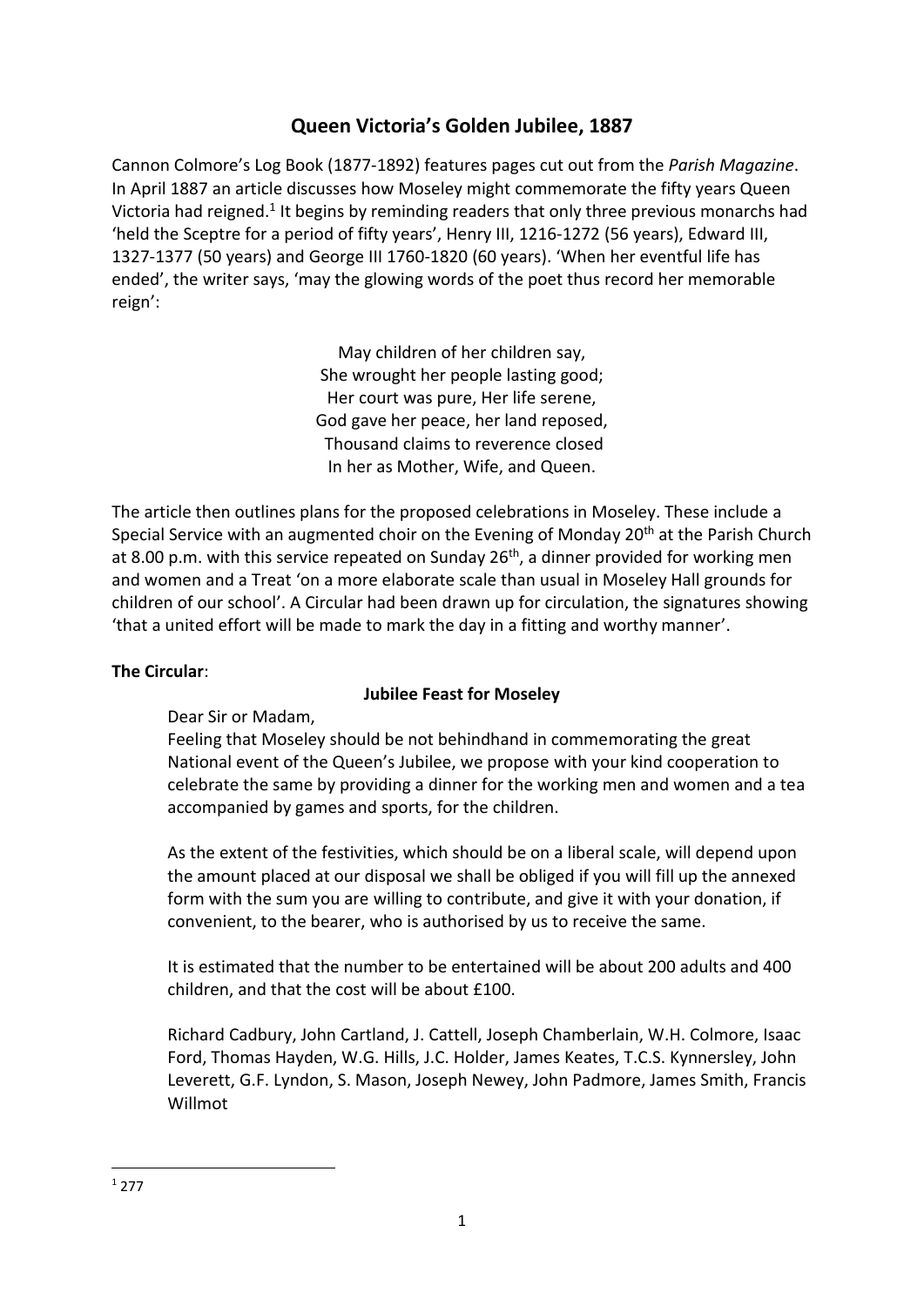A report on the day appeared later in the *Parish Magazine*: 2

### **The Queen's Jubilee: Festivities in the Park** (From our Special Correspondent)

June 21 was ushered in by the ringing of joyous peals on the church bells repeated at intervals throughout the day.

Instead of a public dinner to the poor every cottager was provided with a liberal supply of beef and plum pudding for consumption in the family circle. Then at 3 p.m. the school children to the number of 400 assembled at the National Schools, and having each received a Jubilee Medal, marched in procession to the upper lodge of Moseley Hall Grounds (kindly lent for the occasion by Mr R. Cadbury) and thence to the front of the Hall, where the festivities were loyally commenced by the singing of the National anthem to the accompaniment of a string band, which played suitable selections throughout the afternoon. Tea followed served from a large marquee, while the children reclined in semi-circles on the grass, and feasted to their hearts' content.

Meantime the parents and other parishioners, to all of whom the invitation was extended, streamed into the grounds and had refreshments handed to them.

Then the amusements began. Groups were formed by members of the games committee, and running races, sack races, and egg and spoon races ensued, suitable prizes being offered for competition, while toys and little presents were freely distributed to all the children alike.

Paperballoon of grotesque design were soon soaring high up in the sky to the intense delight of the youngsters, who evinced keen interest in the aeronautic adventures of an inflated elephant, and later on of a colossal policeman. Next a greasy pole became the magnet of the multitude which thronged round to witness the efforts of a few sturdy, but as the event proved unpractised competitors. Their repeated failures elicited roars of laughter and in the end no one was entitled to the prize proposed, to wit, a leg of mutton.

A splendid display of fireworks concluded the festivities of the day, a day of historical interest as well as of universal feasting and merrymaking. Queen's weather prevailed, and it was the brightest day of an unusually bright and glorious June.

Shortly after the celebrations an account of receipts and expenditure was published in the *Parish Magazine*: 3

<sup>2</sup> 279

<sup>3</sup> 281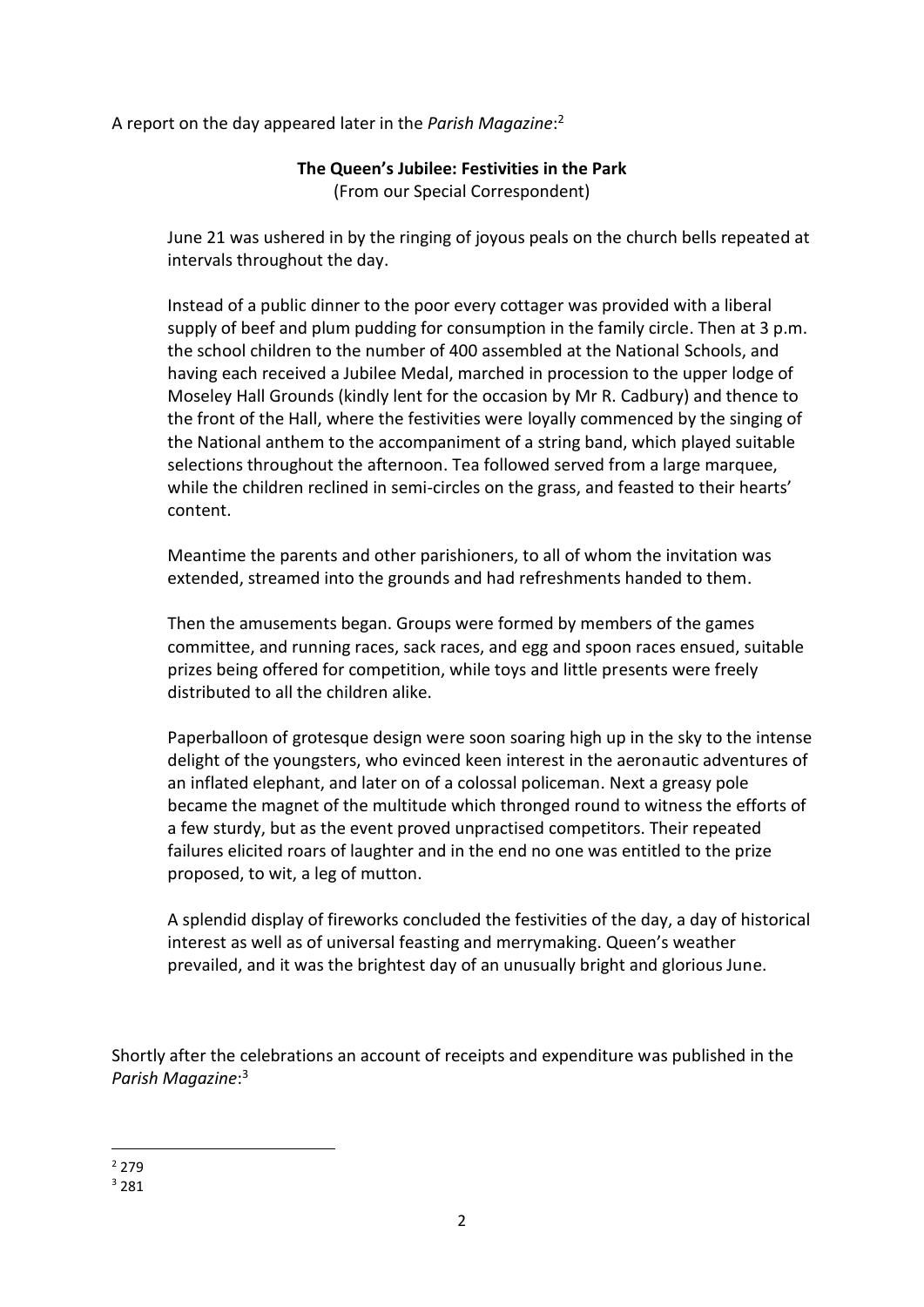# **Account of Receipts and Expenditure for festivities at Moseley in Commemoration of Queen's Jubilee June 21st 1887**

# **Received by subscription: £141 3s 6d**

#### **Expenditure:**

|                                                | £              | S.             | d           |
|------------------------------------------------|----------------|----------------|-------------|
| Laurance (meat 663 lbs)                        | 22             | $\overline{2}$ | 0           |
| Woollaston (162 puddings, cake etc)            | 18             | 11             | 1           |
| Luker (cake etc)                               | 8              | 17             | 1           |
| Fireworks                                      | 16             | 10             | 0           |
| Harris (printing)                              | 1              | 4              | 0           |
| Hire of chairs and repairs to same             | 5              | 19             | 6           |
| Hire of crockery                               | 2              | 19             | 6           |
| <b>Oranges and Cocoanuts</b>                   | 4              | 10 0           |             |
| <b>Toys</b>                                    | 14             | 1              | 6           |
| Medals (5 gross)                               | $\overline{2}$ | 11             | 3           |
| Hadley (grocery)                               | 3              | 0              | 10          |
| <b>Band</b>                                    | 4              | 3              | 0           |
| Milk                                           | 0              | 12             | 0           |
| Police                                         | 0              | 15             | 0           |
| <b>Bell Ringers</b>                            | 3              | $\mathbf{3}$   | 0           |
| Tents                                          | 6              | 6              | $\mathbf 0$ |
| <b>Commission for collecting Subscriptions</b> | 6              | 6              | 6           |
| Cheque Book                                    | 0              | $\overline{2}$ | 6           |
| <b>Sundries</b>                                | 2              | 8              | 6           |
| <b>Balance in Hand</b>                         | 17             | 0              | 3           |
|                                                | 141            | 3              | 6           |

# Examined and found correct

J. HATTON JONES





 **Queen Victoria's Golden Jubilee, 1887 Queen Victoria, Golden Jubilee Gold Medallion**